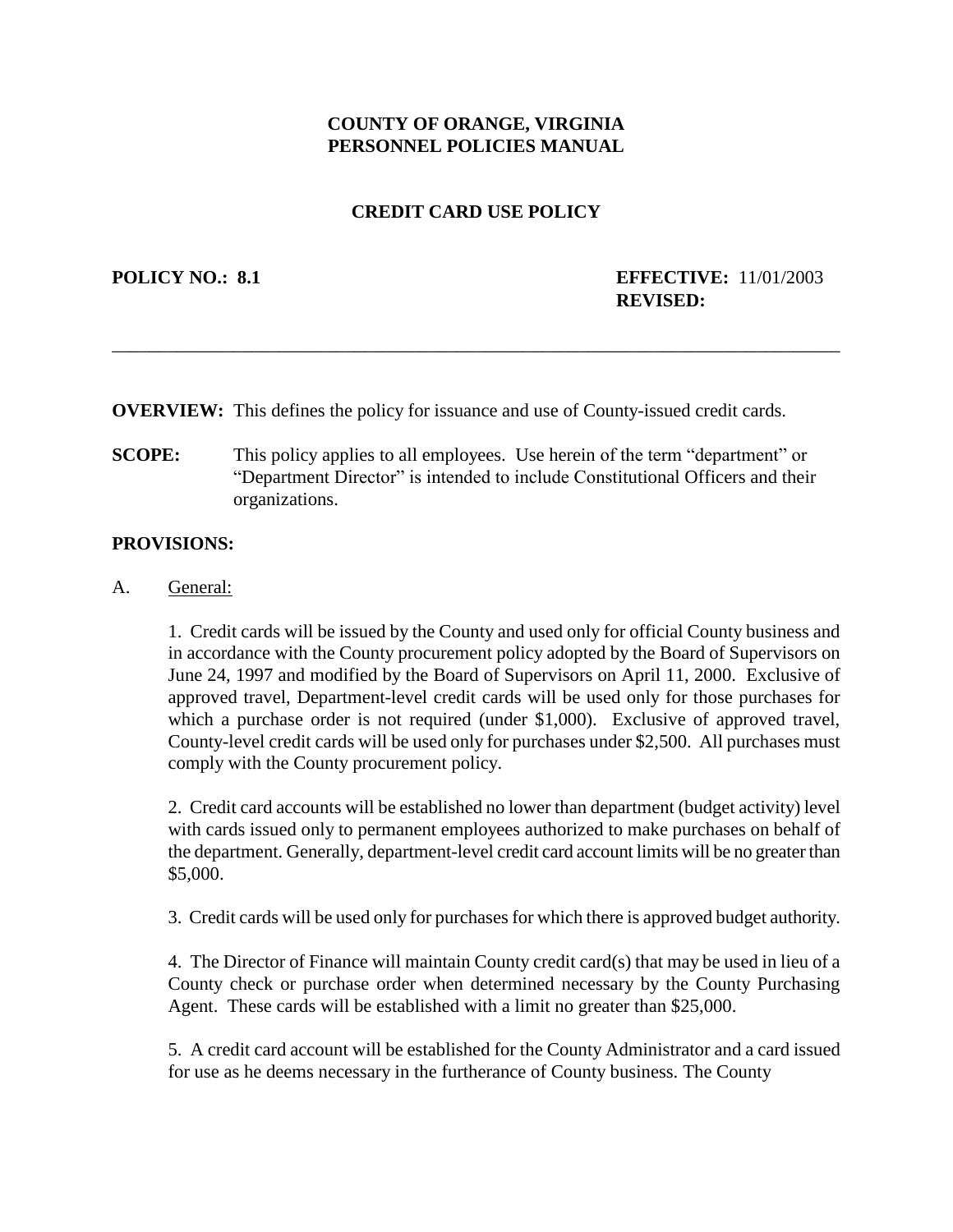# **Orange County Policy 8.1 (p. 2)**

Administrator's credit card balance limit will be no greater than \$15,000.

### B. Establishing Accounts

1. The Director of Finance will establish all credit card accounts for the County. He will initiate action to establish an account for the County Administrator and recommend for County Administrator approval establishment of such other accounts as are necessary to conduct County business.

2. Department Directors will submit requests through the Director of Finance to the County Administrator to establish credit card accounts within their departments. For convenience in managing expenditures and reconciling bills, large departments (e.g. Public Works; Recreation; Sheriff) may request establishment of more than one account. All requests will include:

- a. The purpose for use of the credit card.
- b. The recommended credit limit for the card and rationale for the limit.
- c. A by-name list of the persons to be issued a credit card.

3. Authorization to maintain a credit card account will be valid until terminated by the Department Director or County Administrator. Any notice of deletion of an authorized user provided to the Finance Department will be accompanied by that user's card.

#### C. Credit Card Use

1. The preferred method of payment for goods and services provided to the County is through a County check, purchase order, or through a business with which the County has an account.

2. Credit cards may be used for authorized purchases when one of the methods in C.1. is not available or feasible. However, Department Directors will establish internal procedures to ensure that the same methodology and approvals required for purchases using the means of C.1. are used for credit card purchases.

3. When making credit card purchases, the vendors will be informed that Orange County is a tax-exempt organization. Provide the vendor with a tax exemption certificate (available from the Finance Department) when required.

4. Orders may be made through the internet only via a secure site with encryption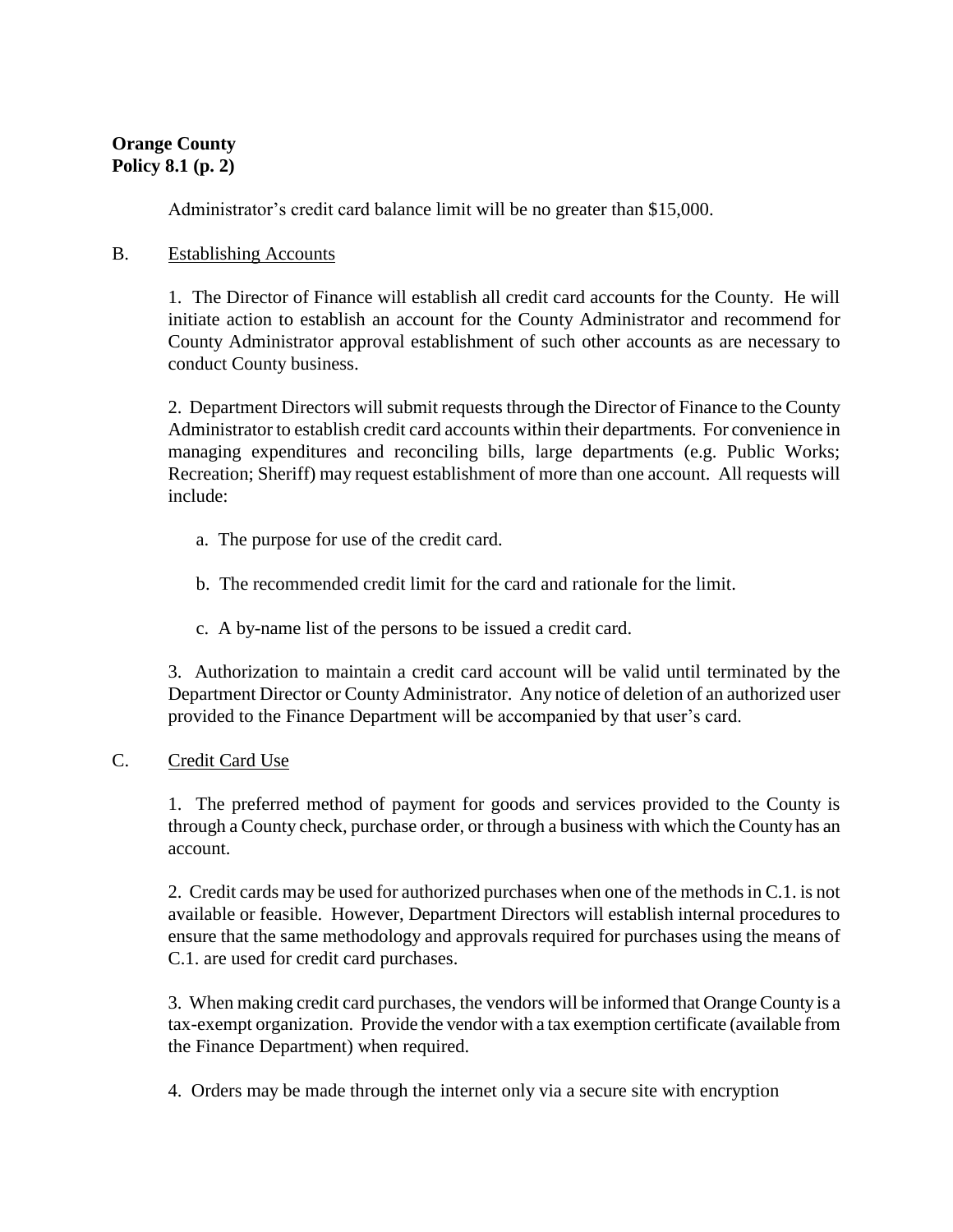# **Orange County Policy 8.1 (p. 3)**

technology. When it cannot be determined that the site is secure, County issued card may not be used for purchase on the Internet.

5. Retain all documentation pertaining to the purchase (such as sales receipt or packing slip). This documentation must be kept on file for reconciliation to the credit card statement.

6. All meal purchases must have an itemized receipt, state the business purpose of the purchase, and include a list of attendees, and fall within the meal cost limits outlined in the Travel and Travel Reimbursement Policy (County Policy 3.8).

7. Returns, credits, and disputed items. In most cases, disputes can be resolved directly between the cardholder and the vendor that provided the goods and/or services. The cardholder must use the following guidelines when returning an item.

 a. If an item needs to be returned for any reason, the cardholder should send the item back to the vendor in the manner agreed upon.

 b. The vendor should issue a credit for items that are returned. This credit will appear on a subsequent credit card statement.

 c. The vendor should issue documentation of the return (such as a credit receipt). All documentation pertaining to returns must be accompany the Request for Payment and reconciliation of the credit card statement.

 d. If the cardholder and vendor cannot resolve an issue, the cardholder should contact the credit card vendor (phone number on the back of the card). The credit card vendor will investigate the dispute on the cardholder's behalf and assist in the resolution. A temporary credit is normally issued pending final resolution of the issue.

8. Under no circumstances will County credit cards be used for personal purchases.

#### D. Monthly Reconciliation

1. Departmental credit card statements will be sent to the appropriate department for reconciliation. It is the Department Director's responsibility to complete the reconciliation and submit a Request for Payment to the Finance Department in time to avoid any finance charges. Repeated failure to complete reconciliation in a timely manner will result in cancellation of the credit card account.

2. The Request for Payment for each departmental card account will include an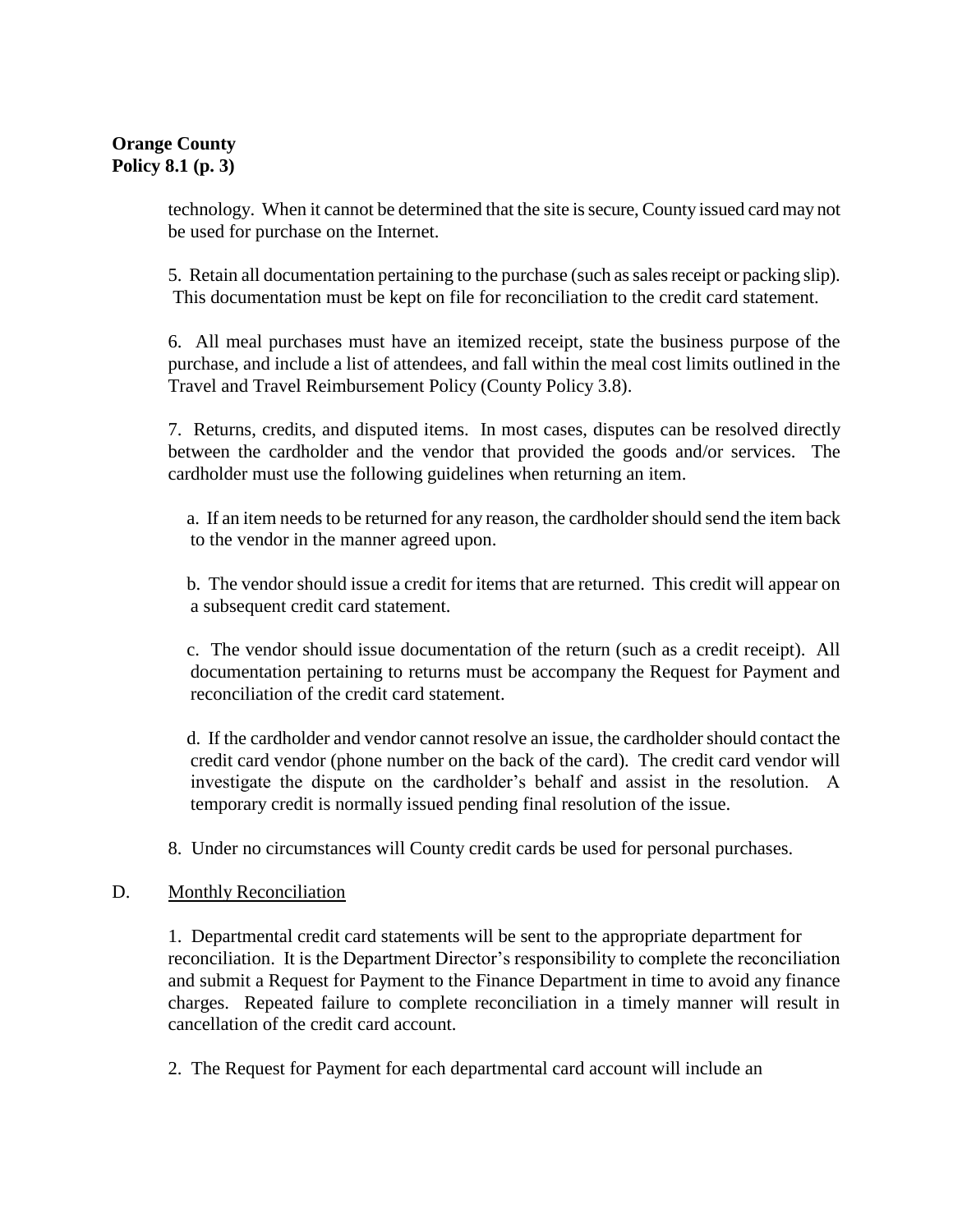# **Orange County Policy 8.1 (p. 4)**

assignment of each item purchased to a budget activity and account number. Each purchase will be supported with receipts. If an item has not yet been received,

documentation verifying the order and the total cost will be provided with the Request for Payment in lieu of a receipt.

3. When departmental purchases are made using credit cards held by the Director of Finance, the Department Director will provide the Director of Finance with a Request for Payment at the time of the purchase or receipt of the items purchased. Statement reconciliation will then be accomplished within the Finance Department. No employee will commit to a vendor that payment will be made using the Finance Department credit card(s) without first receiving approval from the Finance Director or appropriate Finance Department staff.

### E. Credit Card Security

1. Authorized use of the credit card is limited to the person whose name appears on the face of the card. The credit card must not be loaned to another person. Cardholders are personally responsible for the security of the card and ensuring that all purchases made with the card are properly authorized.

2. If the credit card is lost or stolen, the cardholder must immediately notify the Director of Finance and the credit card vendor.

3. Orange County will be liable for use of the credit card by authorized users within the limits of this policy. It will not accept liability for the following:

- a. Cards/account numbers that are fraudulently used.
- b. Purchases made with stolen or lost cards beyond the liability limits established in the agreement with the credit card company.

#### F. Credit Cardholder Responsibilities

1. Credit cardholders will execute the Orange County Form 8.1.1, Orange County Government Credit Card Cardholder Agreement, before being issued a credit card.

2. No later than 30 days prior to terminating employment with Orange County, cardholders will cease use of the credit card in their possession and turn-in the card to their department director or Director of Finance.

3. Credit card statements through the end of the period during which the card was in the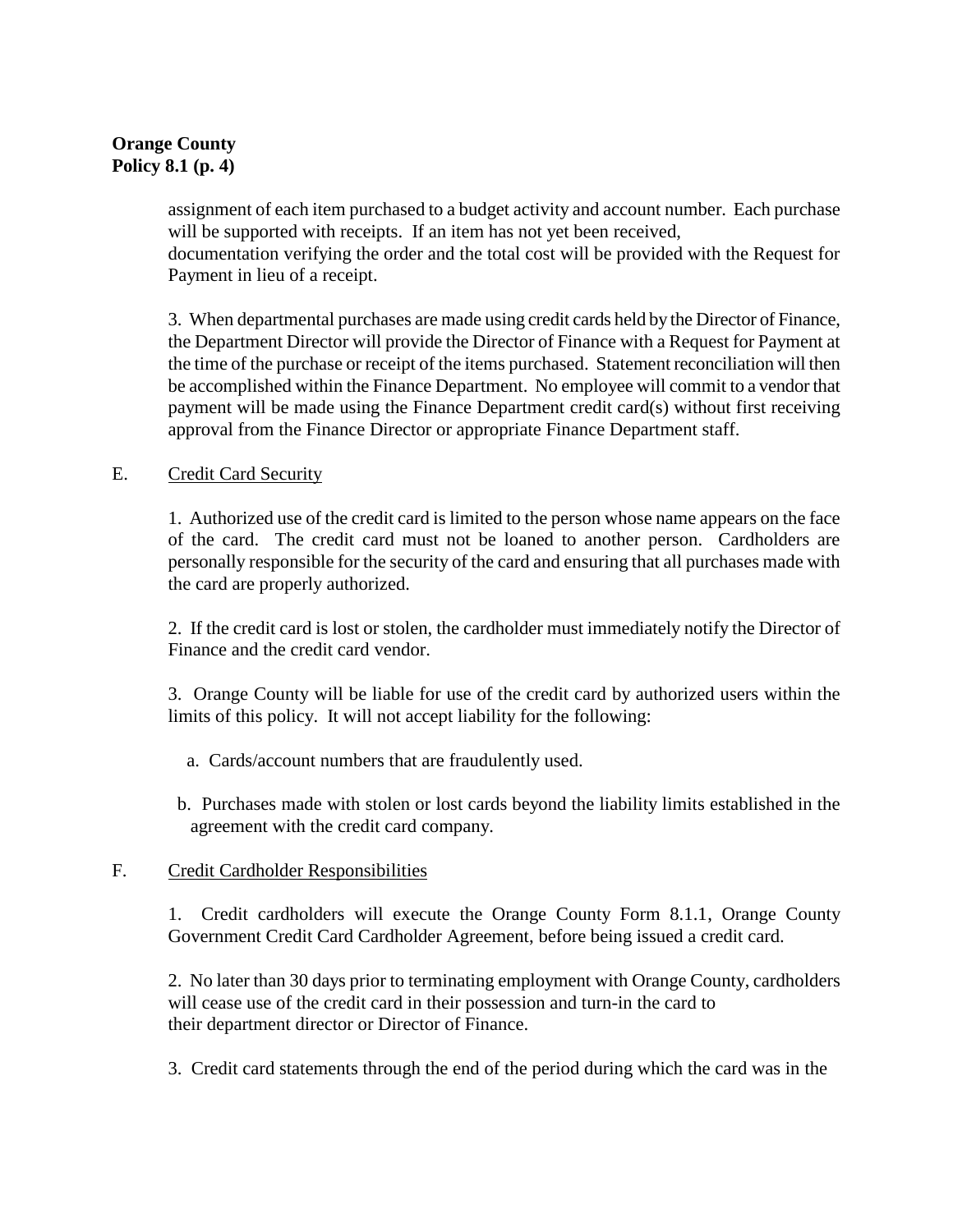## **Orange County Policy 8.1 (p. 5)**

cardholder's possession will be reconciled before the cardholder is relieved of responsibility for credit card purchases. A final Orange County paycheck will not be issued until the employee is cleared of responsibility for the credit card formerly in his/her possession. The Department Director (or Director of Finance in the case of Department Directors) will provide the Director of Human Resources with a statement that the individual is clear of credit card responsibility prior to the individual outprocessing with HR and HR providing final pay and leave/sick leave/comp time reimbursement information

to Finance.

4. Other than in the case of a reported lost or stolen card, if it is determined that a cardholder is responsible for an unauthorized purchase with a card, the cardholder may be required to reimburse the County for the amount of the purchase.